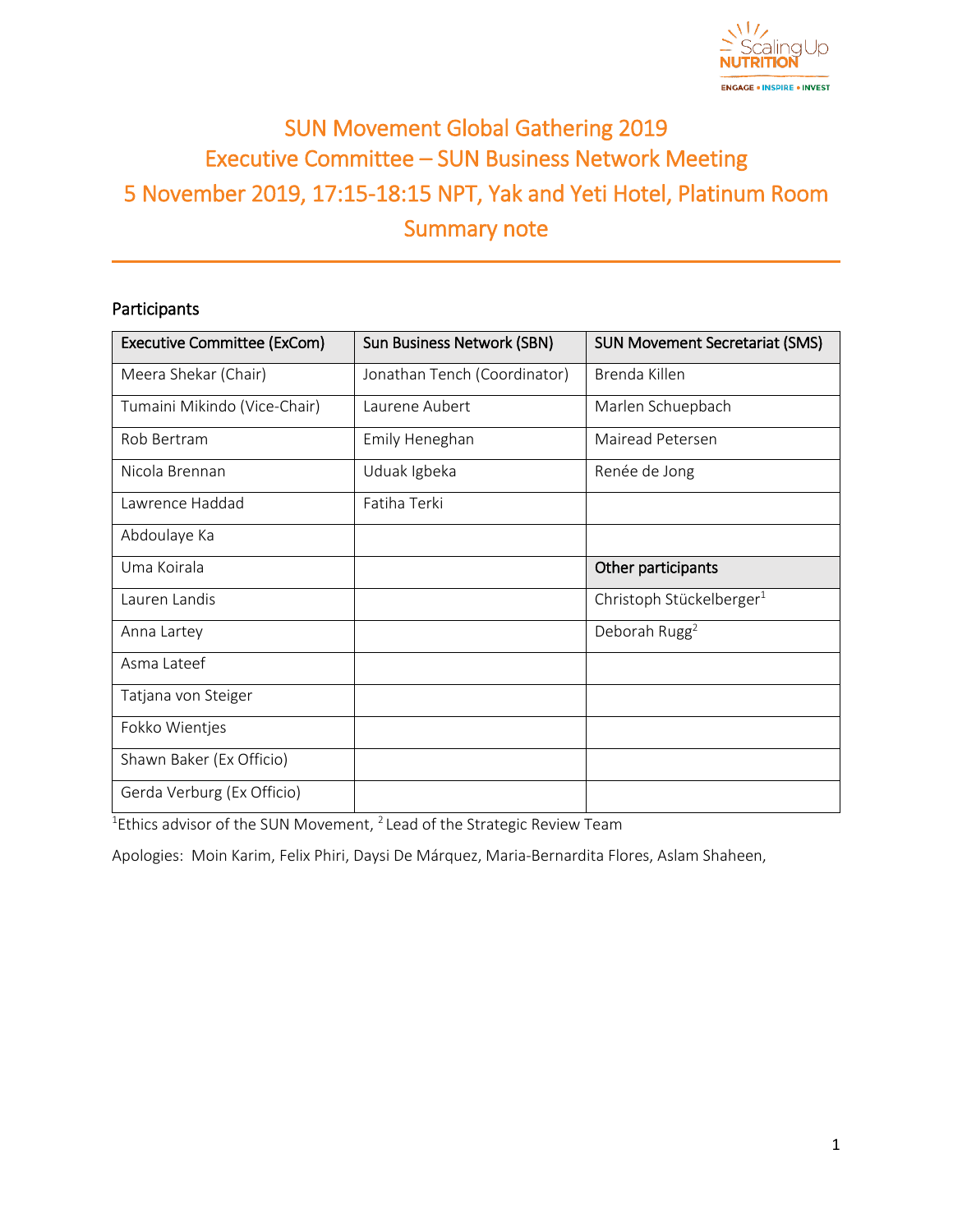#### Agenda

- 1) Welcome and introduction round *5'*
- *2)* Presentation by SUN Business Network (SBN) *15'*
- *3)* Discussion between SBN representatives and Executive Committee members *35'*
	- o Discussion on SUN Movement engagement with the private sector
- *4)* Summary and key take-aways *5'*

#### Key messages

- The SUN Business Network is an unmissable asset to achieve the SUN Movements objectives.
- Although principles of engagement with the private sector exist, it is important to ensure they are fit for purpose for SUN 3.0 and that they are implemented.

#### Action Points

| <b>Item</b>                                                                                                                                                                                                                                                                                             | <b>Timing</b>   | Responsible                                    |
|---------------------------------------------------------------------------------------------------------------------------------------------------------------------------------------------------------------------------------------------------------------------------------------------------------|-----------------|------------------------------------------------|
| Build a small group to develop a way forward on SUN<br>Movement's engagement with the private sector. This<br>might include possible review of the SBN principles of<br>engagement and review whether further tools or<br>mechanisms are needed to ensure implementation of<br>the rules of engagement. | January<br>2020 | Meera Shekar, Feike Sijbesma,<br>Gerda Verburg |
| In response to the high demand from SUN Countries for<br>national SBNs, (further) develop a strategy and criteria<br>in which countries to engage and establish new national<br>SBN <sub>s</sub> .                                                                                                      | March<br>2020   | SBN, with support from ExCom                   |